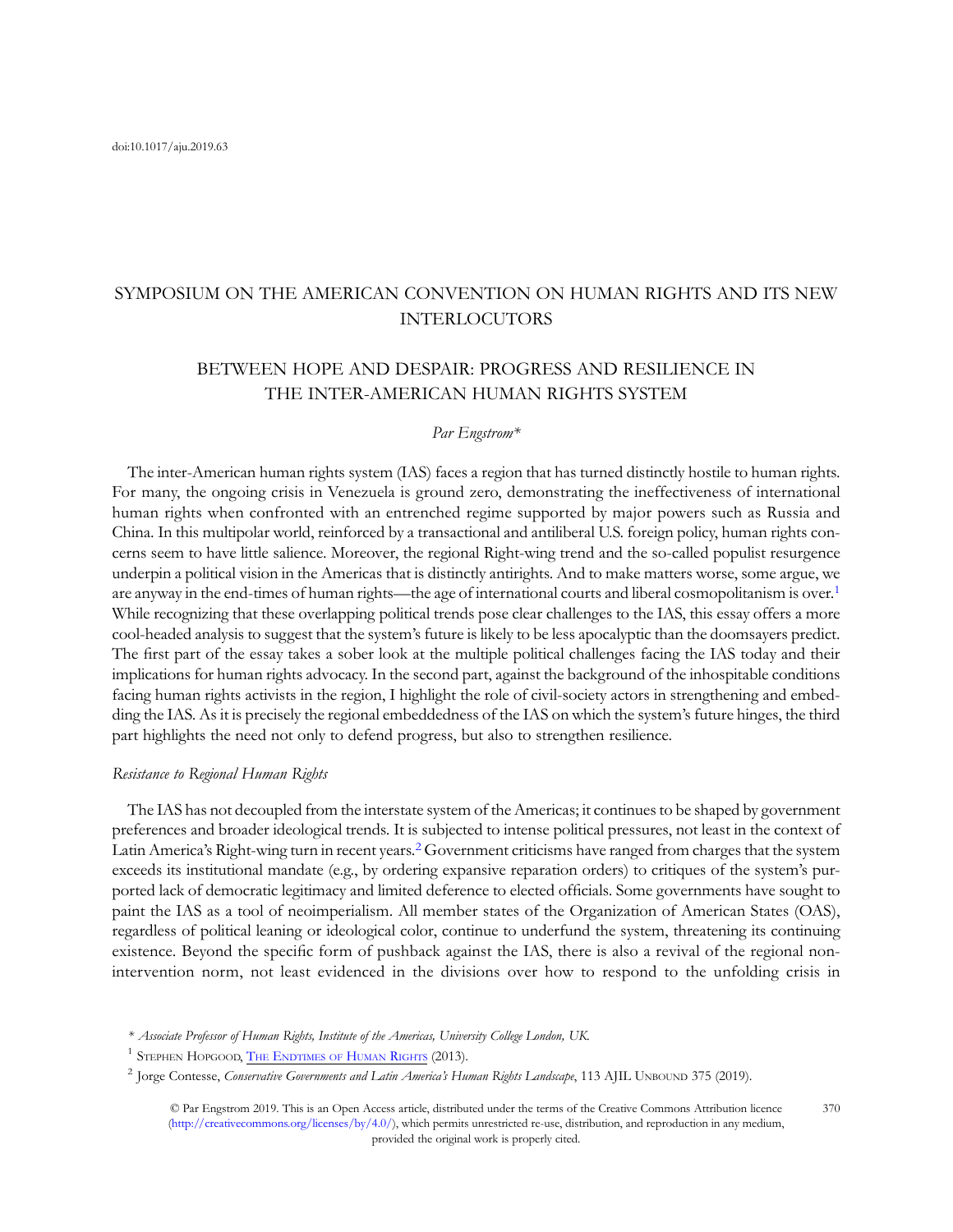Venezuela. More broadly, the IAS is affected by the growing marginalization of the OAS from the region's many governance challenges.3

In addition, broader political and socioeconomic trends have become increasingly adverse. The global contours of this crisis are increasingly familiar, and they have their distinct expressions in the Americas as well. Inequalities are rising, fueling what some call our "age of anger," which in turn drives political polarization and, in some contexts, violence. Support for representative democracy as a political system is in decline according to some measures.<sup>4</sup> Civil-society spaces are increasingly restricted in many countries. There is a resurgence of particularly exclusionary forms of nationalism and intolerance. The trend towards the undermining of the international rule of law continues to gain strength.

These interlocking and mutually reinforcing pressures have dramatic consequences for human rights, and they have immediate and acute implications for civil-society actors seeking to use the IAS in their advocacy efforts. Most obviously, the increasingly strident questioning of the value of human rights undermines efforts to sustain the fragile and thin, yet very real, moral consensus that has underpinned them at the regional level. This means returning to struggles over first-order principles that many thought, or wished, belonged to the past. For a couple of decades now, many human rights advocates have been focusing much of their attention on questions of "implementation" or "compliance." From this perspective, the advance of human rights was understood to be hindered less by outright rejection, and more by states' failures to effectively implement already agreed-upon international commitments and/or provisions in existing domestic legislation. The turn to the equivalent of a human rights "bar fight" poses an existential challenge to the political value of human rights. It means a revival of normative confrontations and civil-society actors increasingly having to expend already scarce resources addressing accusations that human rights are good only for minorities who do not deserve protection. It also means that advocates and organizations are pushed into fighting procedural and institutional struggles—such as defending the IAS itself rather than devoting attention to the direct and immediate defense of rights.

Relatedly, the backlash against human rights and the IAS undermines efforts to build local and transnational compliance constituencies. It is increasingly recognized that effective human rights implementation relies on the active involvement of and support from allies within state bureaucracies.<sup>5</sup> Similarly, the role of activists, lawyers, and critical journalists with access to state officials in the design, implementation, and monitoring of human rights policies is understood as crucial in holding states to their international human rights commitments. Sustaining such informal policy alliances is clearly a rear-guard battle, with governments increasingly questioning the value and desirability of international human rights supervision and monitoring. Similarly, advocacy work by NGOs as well as international organizations is criticized as undue interference, accompanied by accusations that they push "foreign" liberal agendas.<sup>6</sup> This hostile policy environment emboldens proviolation constituencies both within and outside state apparatuses. The growing resistance to human rights activism has intensified the insecurity experienced by many civil-society actors in the region.

## An Inescapable Triad: Civil Society, States, and the Inter-American Human Rights System

It is precisely against the background of these contemporary political dynamics that reminding ourselves of the IAS's historical trajectory is so important. After all, the IAS has a long history of facing state pushback and its institutional development is a testimony to its ability to respond and adapt to such pressures. From its institutional

<sup>&</sup>lt;sup>3</sup> René Urueña, *[Double or Nothing? The Inter-American Court of Human Rights in an Increasingly Adverse Context](http://hosted.law.wisc.edu/wordpress/wilj/files/2018/10/Uruena_Final.pdf)*, 35 WIS. NT'L L.J. 398 (2018).

<sup>4</sup> LATINOBARÓMETRO, [INFORME](http://www.latinobarometro.org/lat.jsp) [2018](http://www.latinobarometro.org/lat.jsp) (2018).

<sup>5</sup> THE [INTER-AMERICAN](https://www.palgrave.com/gp/book/9783319894584) HUMAN RIGHTS SYSTEM: IMPACT BEYOND COMPLIANCE (Par Engstrom ed., 2019).

<sup>&</sup>lt;sup>6</sup> Brazil'[s Bolsonaro Irks Chile with Personal Attack on UN](https://www.france24.com/en/20190905-brazil-bolsonaro-chile-bachelet)'s Bachelet, FRANCE 24 (Sept. 5, 2019).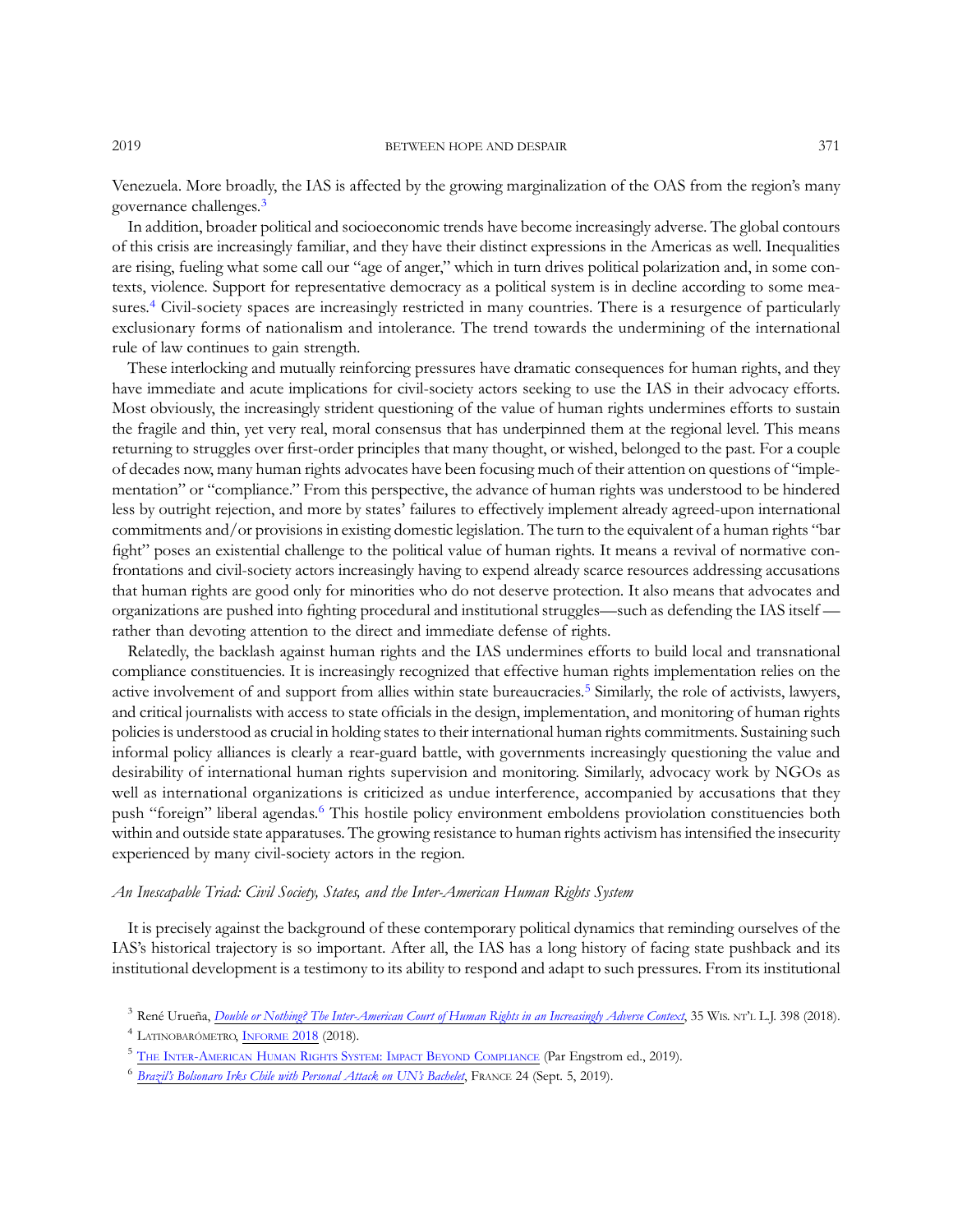### 372 AJIL UNBOUND Vol. 113

origins as a "classical" intergovernmental regime, the IAS has evolved into an autonomous and normatively ambitious human rights system.<sup>7</sup> Nowhere is this more apparent than in the access of individuals and human rights organizations (HROs) to the IAS. While initially designed by OAS member states with a vague mandate to promote human rights, non-state access has strengthened over time as the system has become increasingly judicialized, with a procedural focus on the litigation of individual cases and the generation of an expansive regional human rights jurisprudence. Although non-state actors remain excluded from the formal decision-making fora of the IAS, they have gained significant informal influence through their agenda-setting activities and expertise. In recent years, they have even assumed the role of scrutinizing and screening candidates to the Inter-American Commission on Human Rights and the Inter-American Court of Human Rights.<sup>8</sup>

This expansive range of roles for civil-society actors highlights key features of the IAS's institutional development that were clearly not envisaged by the OAS member states that designed the system. Taking individual petition submissions as the measure, the use of the IAS by HROs has increased dramatically in recent decades.<sup>9</sup> As a result, processing, investigating, and adjudicating individual petitions constitutes the bulk of the system's contemporary workload. By leveraging the IAS, human rights groups have been able to keep human rights demands alive, even in cases in which they encountered years of resistance and obstacles at home. In the process, the IAS has become embedded in domestic political and legal systems. This internalization of IAS mechanisms and norms means that the IAS is regularly used to expose systemic human rights violations; lobby and negotiate with state institutions; frame social and political debates; promote the interests of vulnerable groups; boost human rights litigation before domestic courts; and strengthen human rights networks.<sup>10</sup>

This mutually dependent relationship between the IAS and civil-society actors underscores a delicate tension for the system. On the one hand, states not only designed the IAS, but also continue to govern it politically and provide it with resources. On the other hand, the legitimacy of the IAS is fundamentally derived from the perception of civil-society actors that the system is both willing and able to promote and protect regional human rights norms and standards, even when OAS member states oppose those efforts. It is clearly the case that the IAS has managed to secure a high level of independence from states over the decades, often in ways that states did not intend or expect. It is precisely the system's autonomy from direct state control that gives rise to its perceived legitimacy among civil-society actors. If these actors do not perceive the IAS to be legitimate, they will no longer make recourse to it, thereby undermining both the IAS and the human rights norms that underpin it. Put simply, no credible regional human rights system can survive without regular and substantive civil-society engagement. As such, the IAS's future will remain dependent on its dynamic interaction with civil-society actors.

## Think Politically, Act Legally: Defending Progress and Strengthening Resilience

The IAS's history tells us something important about institutional resilience even in adverse geopolitical contexts. For example, this year is the fortieth anniversary of the Inter-American Commission's 1979 visit to Argentina, which put the spotlight on the human rights record of the country's military regime.<sup>11</sup> While the

<sup>7</sup> PAR ENGSTROM & COURTNEY HILLEBRECHT, THE [INTER-AMERICAN](https://www.routledge.com/The-Inter-American-Human-Rights-System-The-Law-and-Politics-of-Institutional/Engstrom-Hillebrecht/p/book/9780367236861) HUMAN RIGHTS SYSTEM: THE LAW AND POLITICS OF INSTITUTIONAL [CHANGE](https://www.routledge.com/The-Inter-American-Human-Rights-System-The-Law-and-Politics-of-Institutional/Engstrom-Hillebrecht/p/book/9780367236861) (2019).

<sup>9</sup> Par Engstrom & Peter Low, [Mobilising the Inter-American Human Rights System: Regional Litigation and Domestic Human Rights Impact in Latin](https://link.springer.com/chapter/10.1007/978-3-319-89459-1_2) [America](https://link.springer.com/chapter/10.1007/978-3-319-89459-1_2), in THE INTER-AMERICAN HUMAN RIGHTS SYSTEM: IMPACT BEYOND COMPLIANCE 23-58 (Par Engstrom ed., 2019).

 $10$  [Id.](https://link.springer.com/chapter/10.1007/978-3-319-89459-1_2)

<sup>11</sup> Par Engstrom, [A Special Relationship Gone Normal? Argentina and the Inter-American Human Rights System, 1979](https://www.researchgate.net/publication/309721721_A_Special_Relationship_Gone_Normal_Argentina_and_the_Inter-American_Human_Rights_System_1979-2013)–2013, 38 PENSAMIENTO PROPIO 115 (2013).

<sup>&</sup>lt;sup>8</sup> Ximena Soley, The Crucial Role of Human Rights NGOs in the Inter-American System, 113 AJIL UNBOUND 355 (2019).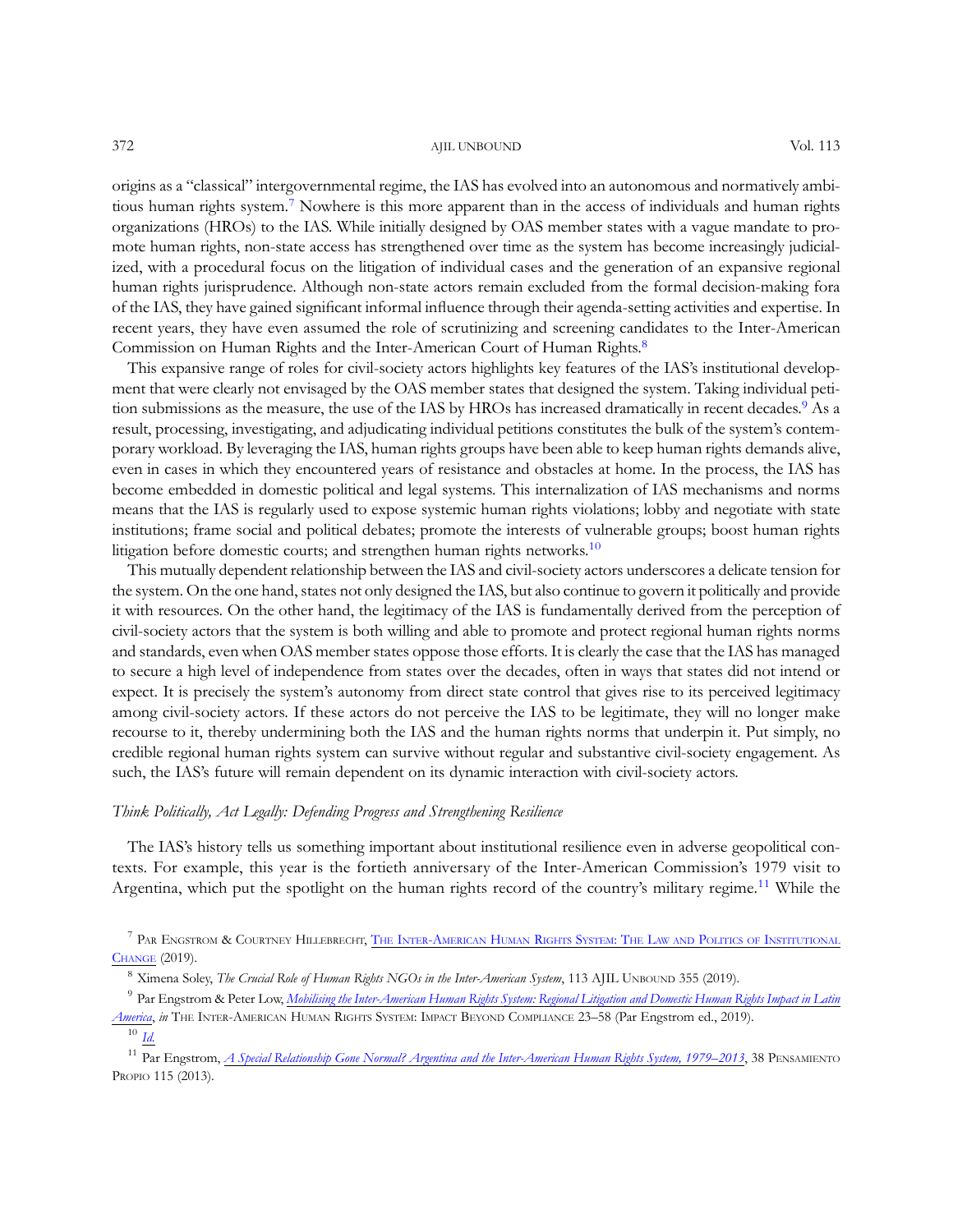Commission's work was met with fierce resistance by both the Argentine military and its allies in the U.S. administration, the visit represented a defining moment in the development of the Commission's identity as an independent and operational human rights institution. Most crucially, however, the visit firmly grounded in Argentina the idea of the institution as a distinct international resource for domestic human rights activism; it made the Commission known to Argentineans more generally, and it solidified in the country the perception of the IAS as a body that would "tell the truth."<sup>12</sup>

The example of Argentina shows that the IAS offers important tools for civil society actors, even when times are rough. The IAS's institutional history is rife with conflict and resistance to ambitious human rights norms and practices, and it is crucial not to overstate the case when the political pendulum swings against human rights. After all, on some rose-tinted readings of its institutional history the IAS illustrates the institutional expansion of human rights in a characteristically unstable region of the world. More minimally, the IAS offers an example of institutional survival despite dramatic political shifts.

When looking beyond its region, with global human rights increasingly under strain, the future trajectory of the IAS becomes even more significant. The United Nations human rights system is currently rocked by a budget crisis, and the International Criminal Court is subject to increasingly vociferous criticisms. From this perspective, the IAS remains a highly attractive alternative for civil-society actors to pursue human rights accountability. This is particularly the case in a regional context characterized by widespread and persistent impunity, including for gross and systematic human rights violations, and where the IAS has developed a quasicriminal jurisdiction that pushes states in the region to prosecute human rights criminals in domestic courts.<sup>13</sup>

The institutional "stickiness" of the IAS is particularly noteworthy when compared to global human rights institutions. It is, after all, at the regional level where human rights have become most judicialized and most firmly entrenched in domestic political and legal systems. A regional human-rights court regularly renders binding judgments on OAS member states. The IAS has also come to engage in increasingly dense interactions with domestic courts and state bureaucracies, becoming far more deeply embedded in national systems than the UN system.<sup>14</sup>

This perspective offers an important reminder that the IAS is institutionally more resilient than generalized human rights "end-times" narratives suggest.15 After all, despite the rise of antirights politics in the region, human rights norms remain formally embedded in national constitutions and domestic legislation, providing crucial opportunities for individuals and groups to claim, define, and struggle over human rights. Although far from sufficient to guarantee rights, the availability of litigation before domestic courts drawing from international human rights norms incorporated in domestic law is a key legitimating factor for civil-society actors in their efforts of political and legal mobilization. Among other notable effects, this internalization of human rights has established domestic court systems and other regulatory agencies as key actors and arenas of human rights politics. Most noteworthy, the IAS has become, in the process, closer to the people whose rights it is meant to promote and protect.

While it is crucial, particularly at the current conjuncture, to defend the progress that the IAS has made in recent decades, there is clearly a pressing need to strengthen the system's institutional resilience. This is perhaps most immediately apparent in the need to expand political alliances. The vital support given to the IAS from the region's dynamic human rights movement is well documented.<sup>16</sup> Ultimately, however, the sustainability of the IAS will

<sup>12</sup> EMILIO FERMÍN MIGNONE, DERECHOS HUMANOS Y SOCIEDAD: EL CASO ARGENTINO (1991).

<sup>13</sup> Alexandra Huneeus, *[International Criminal Law by Other Means: The Quasi-criminal Jurisdiction of the Human Rights Courts](https://www.cambridge.org/core/journals/american-journal-of-international-law/article/international-criminal-law-by-other-means-the-quasicriminal-jurisdiction-of-the-human-rights-courts/20181D7880B63E77A281CC22EDFB2680)*, 107 AJIL 1 (2013).

<sup>14</sup> Alexandra Huneeus & Mikael Rask Madsen, [Between Universalism and Regional Law and Politics: A Comparative History of the American,](https://academic.oup.com/icon/article/16/1/136/4995560) [European, and African Human Rights Systems](https://academic.oup.com/icon/article/16/1/136/4995560), 16 INT'L J. CONST. L. 136 (2018).

<sup>15</sup> [HOPGOOD,](https://www.jstor.org/stable/10.7591/j.ctt32b4hw) *supra* note 1.

<sup>16</sup> Gabriela Kletzel, *The Inter-American Commission on Human Rights' [New Strategic Plan: An Opportunity for True Strengthening](https://www.tandfonline.com/doi/abs/10.1080/13642987.2016.1268772)*, 22 INT'L J. HUMAN RIGHTS 1249 (2018).